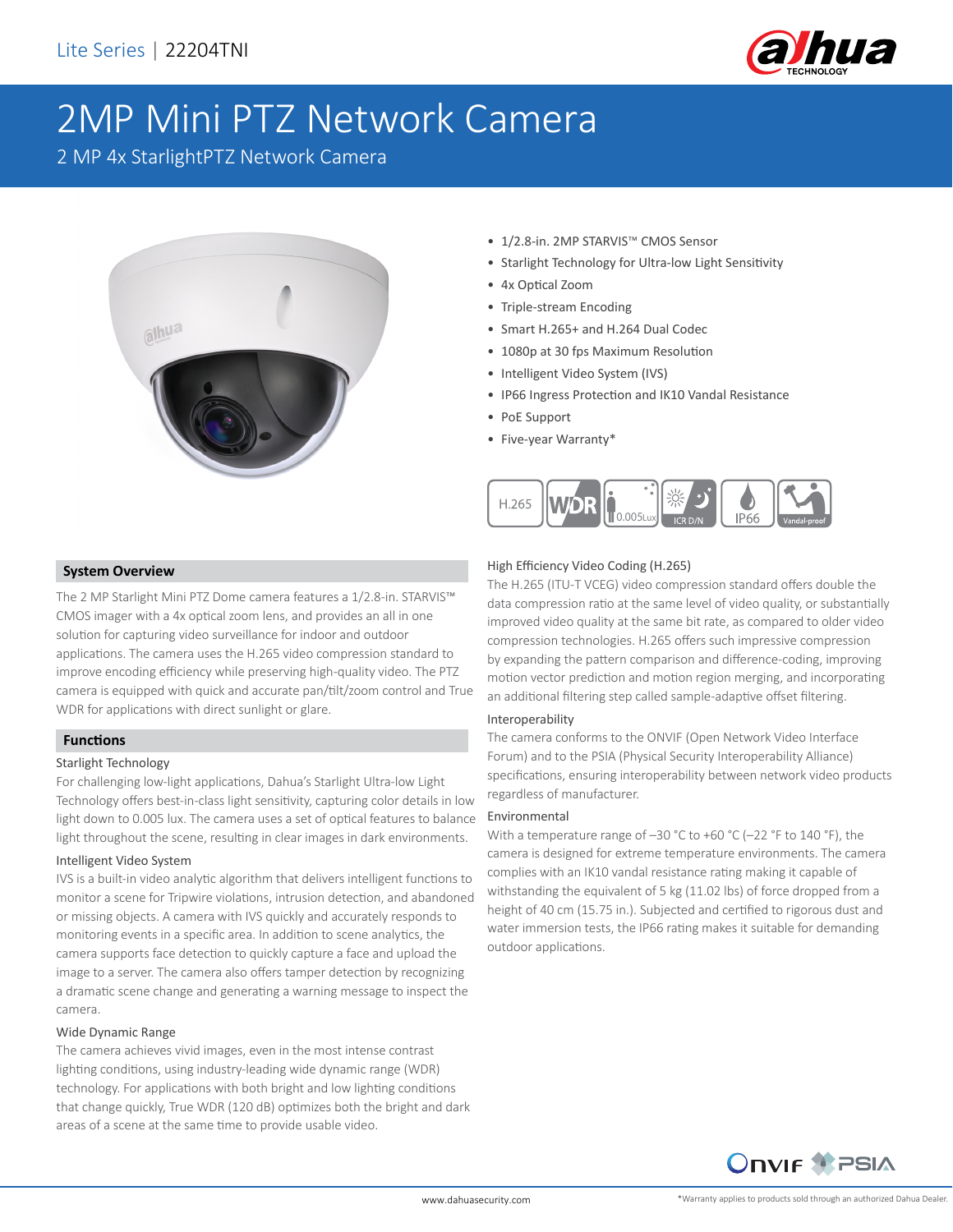### Lite Series | 22204TNI

### **Technical Specification**

| Camera                          |                                                     |
|---------------------------------|-----------------------------------------------------|
| <b>Image Sensor</b>             | 1/2.8-in. STARVIS™ CMOS Sensor                      |
| <b>Effective Pixels</b>         | 1920(H) x 1080(V), 2 MP                             |
| RAM/ROM                         | 1024 MB / 128 MB                                    |
| <b>Scanning System</b>          | Progressive                                         |
| <b>Electronic Shutter Speed</b> | 1/1 s to 1/30,000 s                                 |
| Minimum Illumination            | Color: 0.005 lux at F1.6<br>B/W: 0.0005 lux at F1.6 |
| S/N Ratio                       | More than 50 dB                                     |
| lens                            |                                                     |
| Focal Length                    | $2.7$ mm to 11 mm                                   |
| Maximum Aperture                | F1.6                                                |
| Angle of View                   | Horizontal: 30° to 112.5°                           |
| Optical Zoom                    | 4x                                                  |
| <b>Focus Control</b>            | Auto, Manual                                        |
| Close Focus Distance            | 100 mm to 1000 mm                                   |

### DORI Distance<sup>1</sup>

| Detect (8 ppf) | Observe (19 ppf) | Recognize (38 ppf) | Identify (76 ppf) |
|----------------|------------------|--------------------|-------------------|
| 120 m (394 ft) | 48 m (157 ft)    | 24 m (79 ft)       | 12 m (39 ft)      |

### PTZ

| Pan/Tilt Range              | Pan: 0° to 355°<br>Tilt: $0^\circ$ to $90^\circ$                                                |
|-----------------------------|-------------------------------------------------------------------------------------------------|
| <b>Manual Control Speed</b> | Pan: 0.1° to 100° /s<br>Tilt: 0.1° to 60° /s                                                    |
| Preset Speed                | Pan: 100° /s<br>Tilt: 60° /s                                                                    |
| Presets                     | 300                                                                                             |
| PTZ Mode                    | 5 Pattern, 8 Tour, Auto Pan, Auto Scan                                                          |
| <b>Speed Compensation</b>   | Proportional Pan/Tilt Speed to Zoom Ratio                                                       |
| Power up Action             | Auto restore to previous PTZ and lens status after<br>power failure                             |
| <b>Idle Motion</b>          | Activate Preset, Scan, Tour, Pattern if there is no<br>command in the specified period          |
| Protocol                    | DH-SD                                                                                           |
| Video                       |                                                                                                 |
| Compression                 | Smart H.265+, H.265, Smart H.264+, H.264                                                        |
| <b>Streaming Capability</b> | Three (3) Streams                                                                               |
| Resolution                  | 1080p (1920 x 1080), 1.3 MP (1280 x 960),<br>720p (1280 x 720), D1 (704 x 480), CIF (352 x 240) |

| <b>Frame Rate</b>                      | Main Stream  | 1080p, 720p, or D1 at 30 fps                                                                                                                                  |
|----------------------------------------|--------------|---------------------------------------------------------------------------------------------------------------------------------------------------------------|
|                                        | Sub Stream 1 | D1 or CIF at 30 fps                                                                                                                                           |
|                                        | Sub Stream 2 | 1080p, 720p, D1, or CIF at 30 fps                                                                                                                             |
| <b>Bit Rate Control</b>                |              | CBR, VBR                                                                                                                                                      |
| <b>Bit Rate</b>                        |              | H.265/H.264: 448 K to 8192 Kbps                                                                                                                               |
| Day/Night                              |              | Auto (ICR), Color, B/W                                                                                                                                        |
| <b>Backlight Compensation</b>          |              | BLC, HLC, True WDR (120 dB)                                                                                                                                   |
| <b>White Balance</b>                   |              | Auto, ATW, Indoor, Outdoor, Manual                                                                                                                            |
| Gain Control                           |              | Auto, Manual                                                                                                                                                  |
| <b>Noise Reduction</b>                 |              | Ultra DNR (2D/3D)                                                                                                                                             |
| <b>Advanced Features</b>               |              | Motion Detection, Region of Interest, Defog                                                                                                                   |
| Digital Zoom                           |              | 16x                                                                                                                                                           |
| Flip                                   |              | 180°                                                                                                                                                          |
| <b>Privacy Masking</b>                 |              | Up to 24 areas                                                                                                                                                |
| Network                                |              |                                                                                                                                                               |
| Ethernet                               |              | RJ-45 (10 Base-T/100 Base-TX)                                                                                                                                 |
| Protocol                               |              | IPv4/IPv6, HTTP, HTTPS, SSL, TCP/IP, UDP, UPnP,<br>ICMP, IGMP, SNMP, RTSP, RTP, SMTP, NTP, DHCP,<br>DNS, PPPOE, DDNS, FTP, IP Filter, QoS, Bonjour,<br>802.1x |
| Interoperability                       |              | ONVIF, PSIA, CGI                                                                                                                                              |
| <b>Streaming Method</b>                |              | Unicast / Multicast                                                                                                                                           |
| <b>Maximum User Access</b>             |              | 20 Users                                                                                                                                                      |
| <b>Edge Storage</b>                    |              | Network Attached Storage (NAS)<br>Local PC for Instant Recording<br>Micro SD Card Slot, maximum 128 GB                                                        |
| <b>Web Viewer</b>                      |              | IE 10, Firefox, Safari                                                                                                                                        |
| Management Software                    |              | Smart PSS, DSS                                                                                                                                                |
| <b>Mobile Operating System</b>         |              | IOS, Android                                                                                                                                                  |
| Certifications                         |              |                                                                                                                                                               |
| <b>CE</b>                              |              | EN 55032<br>EN 55024<br>EN 50130-4                                                                                                                            |
| UL                                     |              | UL60950-1 + CAN/CSA C22.2, No.60950-1                                                                                                                         |
| Electromagnetic Compatibility<br>(EMC) |              | CFR 47 FCC Part 15 Subpart B<br>ANSI C63.4-2014                                                                                                               |

<sup>1.</sup> The DORI distance is a measure of the general proximity for a specific classification to help pinpoint the<br>right camera for your needs. The DORI distance is calculated based on sensor specifications and lab test results